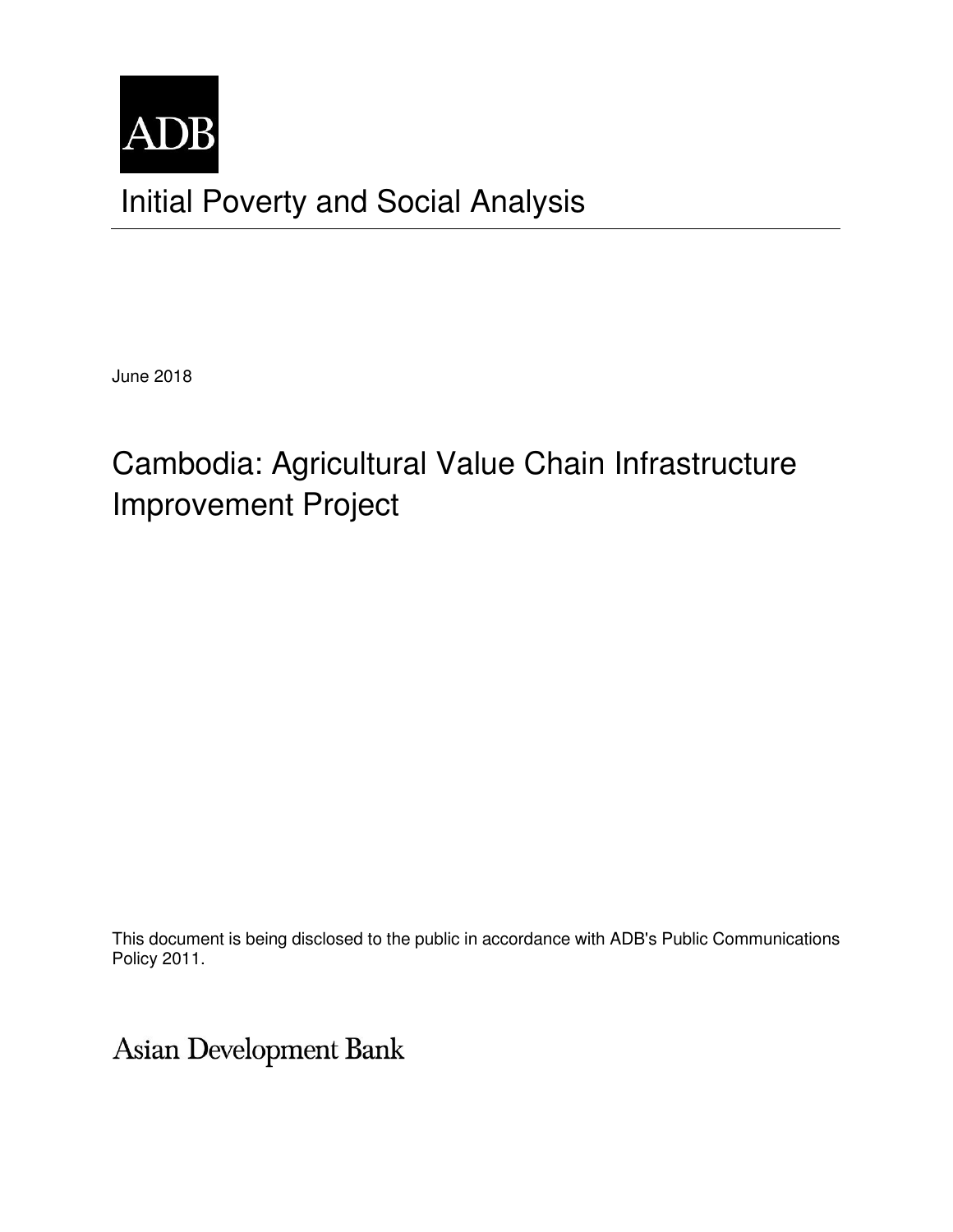### **CURRENCY EQUIVALENTS**

(as of 5 June 2018)

| Currency unit | $\overline{\phantom{m}}$ | riel (KR)  |
|---------------|--------------------------|------------|
| KR1.00        | $=$                      | \$0.000242 |
| \$1.00        | $=$                      | KR4,115    |

#### **ABBREVIATIONS**

| ADB         | $-$ | Asian Development Bank                          |
|-------------|-----|-------------------------------------------------|
| <b>MAFF</b> | $-$ | Ministry of Agriculture, Forestry and Fisheries |
| <b>SME</b>  | $-$ | small and medium-sized enterprise               |
| TRTA        | $-$ | transaction technical assistance                |

#### **NOTES**

In this report, "\$" refers to United States dollars.

In preparing any country program or strategy, financing any project, or by making any designation of or reference to a particular territory or geographic area in this document, the Asian Development Bank does not intend to make any judgments as to the legal or other status of any territory or area.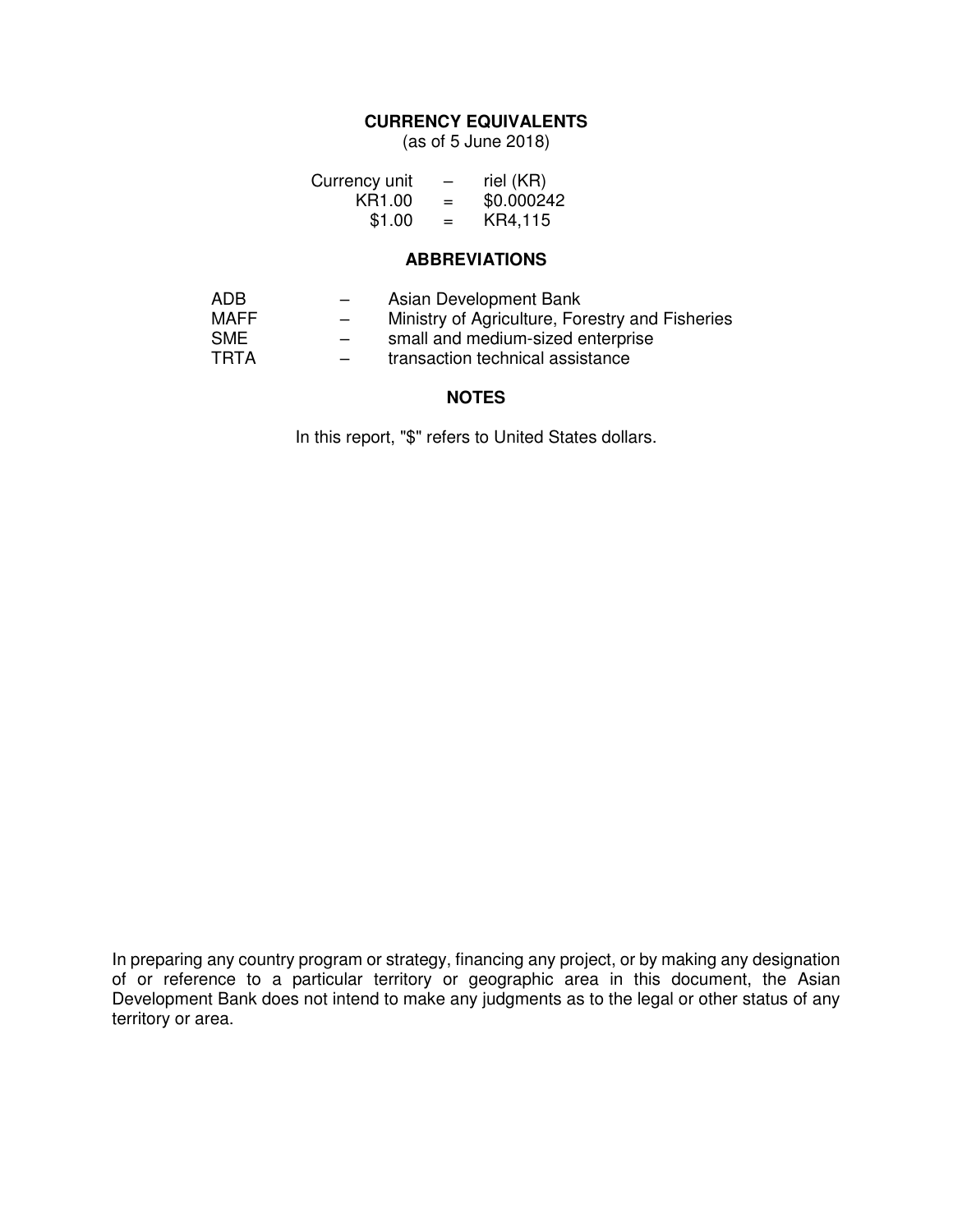## **INITIAL POVERTY AND SOCIAL ANALYSIS**

| Country:                                                                                                                                                                                                                                                                                                                                                                                                                                                                                                                                                                                                                                                                                                                                                                                                                                                                                                                                                                                                                                                                                                                                                                                                 | Cambodia                                                    | <b>Project Title:</b>                | Agricultural Value Chain Infrastructure<br>Improvement Project                                                                                                                                                                                                                                                                                                                                                                                                                                                                                                                                                                                                                                                                                                                                                                                                                                                                                                                                                                                                                                                                                                                                                                                                                                                                                                                                                                                                                                                                                                                                                                                                                                                                                                                                                                                                                                                                                                                                                                                                                                                                                                                                                                                                                                                                                                                                                                                                                                                                                                                                                                                                                                                                                                                                        |  |  |
|----------------------------------------------------------------------------------------------------------------------------------------------------------------------------------------------------------------------------------------------------------------------------------------------------------------------------------------------------------------------------------------------------------------------------------------------------------------------------------------------------------------------------------------------------------------------------------------------------------------------------------------------------------------------------------------------------------------------------------------------------------------------------------------------------------------------------------------------------------------------------------------------------------------------------------------------------------------------------------------------------------------------------------------------------------------------------------------------------------------------------------------------------------------------------------------------------------|-------------------------------------------------------------|--------------------------------------|-------------------------------------------------------------------------------------------------------------------------------------------------------------------------------------------------------------------------------------------------------------------------------------------------------------------------------------------------------------------------------------------------------------------------------------------------------------------------------------------------------------------------------------------------------------------------------------------------------------------------------------------------------------------------------------------------------------------------------------------------------------------------------------------------------------------------------------------------------------------------------------------------------------------------------------------------------------------------------------------------------------------------------------------------------------------------------------------------------------------------------------------------------------------------------------------------------------------------------------------------------------------------------------------------------------------------------------------------------------------------------------------------------------------------------------------------------------------------------------------------------------------------------------------------------------------------------------------------------------------------------------------------------------------------------------------------------------------------------------------------------------------------------------------------------------------------------------------------------------------------------------------------------------------------------------------------------------------------------------------------------------------------------------------------------------------------------------------------------------------------------------------------------------------------------------------------------------------------------------------------------------------------------------------------------------------------------------------------------------------------------------------------------------------------------------------------------------------------------------------------------------------------------------------------------------------------------------------------------------------------------------------------------------------------------------------------------------------------------------------------------------------------------------------------------|--|--|
| Lending/Financing<br><b>Modality:</b>                                                                                                                                                                                                                                                                                                                                                                                                                                                                                                                                                                                                                                                                                                                                                                                                                                                                                                                                                                                                                                                                                                                                                                    | Project loan and grant                                      | Department/<br>Division:             | Southeast Asia Department/Environment,<br>Natural Resources and Agriculture Division                                                                                                                                                                                                                                                                                                                                                                                                                                                                                                                                                                                                                                                                                                                                                                                                                                                                                                                                                                                                                                                                                                                                                                                                                                                                                                                                                                                                                                                                                                                                                                                                                                                                                                                                                                                                                                                                                                                                                                                                                                                                                                                                                                                                                                                                                                                                                                                                                                                                                                                                                                                                                                                                                                                  |  |  |
|                                                                                                                                                                                                                                                                                                                                                                                                                                                                                                                                                                                                                                                                                                                                                                                                                                                                                                                                                                                                                                                                                                                                                                                                          |                                                             | POVERTY IMPACT AND SOCIAL DIMENSIONS |                                                                                                                                                                                                                                                                                                                                                                                                                                                                                                                                                                                                                                                                                                                                                                                                                                                                                                                                                                                                                                                                                                                                                                                                                                                                                                                                                                                                                                                                                                                                                                                                                                                                                                                                                                                                                                                                                                                                                                                                                                                                                                                                                                                                                                                                                                                                                                                                                                                                                                                                                                                                                                                                                                                                                                                                       |  |  |
| А.                                                                                                                                                                                                                                                                                                                                                                                                                                                                                                                                                                                                                                                                                                                                                                                                                                                                                                                                                                                                                                                                                                                                                                                                       |                                                             |                                      |                                                                                                                                                                                                                                                                                                                                                                                                                                                                                                                                                                                                                                                                                                                                                                                                                                                                                                                                                                                                                                                                                                                                                                                                                                                                                                                                                                                                                                                                                                                                                                                                                                                                                                                                                                                                                                                                                                                                                                                                                                                                                                                                                                                                                                                                                                                                                                                                                                                                                                                                                                                                                                                                                                                                                                                                       |  |  |
| Links to the National Poverty Reduction Strategy and Country Partnership Strategy<br>The project will support the national strategy and long-term goals to achieve economic growth and reduce poverty through<br>agricultural commercialization and modernization, particularly value chain development of selected agricultural products.<br>The project will contribute to reduction of rural poverty within the target provinces, which are home to about 30% of the<br>country's population, by enabling smallholder farmers and small and medium-sized enterprises (SMEs) to benefit from<br>higher value addition of agricultural products through improved production, storage, grading, cleaning, processing, and<br>marketing. The project will support ADB's country partnership strategy for Cambodia through agricultural commercialization,<br>rural development and infrastructure while supporting private sector development.                                                                                                                                                                                                                                                            |                                                             |                                      |                                                                                                                                                                                                                                                                                                                                                                                                                                                                                                                                                                                                                                                                                                                                                                                                                                                                                                                                                                                                                                                                                                                                                                                                                                                                                                                                                                                                                                                                                                                                                                                                                                                                                                                                                                                                                                                                                                                                                                                                                                                                                                                                                                                                                                                                                                                                                                                                                                                                                                                                                                                                                                                                                                                                                                                                       |  |  |
| <b>Poverty Targeting:</b><br>В.                                                                                                                                                                                                                                                                                                                                                                                                                                                                                                                                                                                                                                                                                                                                                                                                                                                                                                                                                                                                                                                                                                                                                                          |                                                             |                                      |                                                                                                                                                                                                                                                                                                                                                                                                                                                                                                                                                                                                                                                                                                                                                                                                                                                                                                                                                                                                                                                                                                                                                                                                                                                                                                                                                                                                                                                                                                                                                                                                                                                                                                                                                                                                                                                                                                                                                                                                                                                                                                                                                                                                                                                                                                                                                                                                                                                                                                                                                                                                                                                                                                                                                                                                       |  |  |
|                                                                                                                                                                                                                                                                                                                                                                                                                                                                                                                                                                                                                                                                                                                                                                                                                                                                                                                                                                                                                                                                                                                                                                                                          | through improved marketing opportunities and higher prices. |                                      | ⊠General Intervention Individual or Household (TI-H) I Geographic (TI-G) I Non-Income MDGs (TI-M1, M2, etc.)<br>About 90% of the poor people in Cambodia reside in rural areas. Within the six target provinces, the average level of poverty<br>recorded in 2016 was 21.9% which is higher than the national average, with two of the targeted provinces in the northwest<br>(Oddar Meanchey and Preah Vihear) recording poverty levels of about 28%. The poorer smallholder farmers will be enabled<br>to derive benefit from the higher value addition of agricultural products, which will bring them better returns for their products                                                                                                                                                                                                                                                                                                                                                                                                                                                                                                                                                                                                                                                                                                                                                                                                                                                                                                                                                                                                                                                                                                                                                                                                                                                                                                                                                                                                                                                                                                                                                                                                                                                                                                                                                                                                                                                                                                                                                                                                                                                                                                                                                           |  |  |
| <b>Poverty and Social Analysis</b><br>С.                                                                                                                                                                                                                                                                                                                                                                                                                                                                                                                                                                                                                                                                                                                                                                                                                                                                                                                                                                                                                                                                                                                                                                 |                                                             |                                      |                                                                                                                                                                                                                                                                                                                                                                                                                                                                                                                                                                                                                                                                                                                                                                                                                                                                                                                                                                                                                                                                                                                                                                                                                                                                                                                                                                                                                                                                                                                                                                                                                                                                                                                                                                                                                                                                                                                                                                                                                                                                                                                                                                                                                                                                                                                                                                                                                                                                                                                                                                                                                                                                                                                                                                                                       |  |  |
| 1. Key issues and potential beneficiaries. The key determinants of poverty in Cambodia are low education, small<br>landholdings, low crop yields, lack of credit and limited skills in agribusiness. Poorly operating agricultural infrastructure and<br>inadequate markets further exacerbate poverty. The potential beneficiaries are the rural communities within the target<br>provinces, almost all of whom depend on agriculture as their primary source of livelihood and many of whom are highly<br>vulnerable to economic shocks and other natural disasters on their agricultural production. Farmers require reliable access<br>to markets and stable prices for their products, and greater awareness of and improved access to marketing information.<br>The primary beneficiaries will be smallholder farmers, livestock raisers, rural women involved in farm and off-farm<br>production. The secondary beneficiaries will be agribusinesses, processors and traders and other service related<br>stakeholders within the selected value chains who will gain improved access to better quality agricultural products and<br>thereby gain the opportunity to expand their own businesses. |                                                             |                                      |                                                                                                                                                                                                                                                                                                                                                                                                                                                                                                                                                                                                                                                                                                                                                                                                                                                                                                                                                                                                                                                                                                                                                                                                                                                                                                                                                                                                                                                                                                                                                                                                                                                                                                                                                                                                                                                                                                                                                                                                                                                                                                                                                                                                                                                                                                                                                                                                                                                                                                                                                                                                                                                                                                                                                                                                       |  |  |
| relevant government rules and regulations.                                                                                                                                                                                                                                                                                                                                                                                                                                                                                                                                                                                                                                                                                                                                                                                                                                                                                                                                                                                                                                                                                                                                                               |                                                             |                                      | 2. Impact channels and expected systemic changes. The absence of value chains for almost all agricultural products,<br>with the possible exception of rice, is a binding constraint for farmers who receive low farm-gate prices and for<br>agribusinesses engaged in processing and trading who experience difficulties in gaining access to reliable supplies of<br>quality agricultural products. The project's social impacts are positive, with the only potential negative impact being minor<br>land acquisition for road and canal construction or rehabilitation, most of which will likely be voluntary donation. The<br>strengthened farmer organizations or agricultural cooperatives and better farming techniques, will ensure more reliable<br>incomes and food security. Moreover, the enhanced value chains will generate employment for both skilled and unskilled<br>labor. Through application of a private sector driven approach, the poor households will be able to increase their cash<br>incomes through farm labor while women will benefit from increased demand for their farming skills. The project will strongly<br>promote agricultural diversification and the increased production of alternative crops during the dry season will create<br>opportunities for market sales as well as improved household nutrition. Increased rural household's incomes will provide<br>additional cash for school and health costs. Better quality agri-food products will attract traders into the area. The<br>participation of farmers and other stakeholders will improve through better communication, accountability and information<br>sharing by the farmer organizations or agricultural cooperatives and provincial and district government staff.<br>3. Focus of (and resources allocated in) the transaction technical assistance (TRTA) or due diligence. The TRTA<br>will improve the project design to ensure that during implementation (i) poor and vulnerable rural households benefit from<br>the project; (ii) benefits for and participation of women (through a gender action plan) be achieved; and (iii) local farmers<br>be empowered by strengthening farmer organizations or agricultural cooperatives. The TRTA will conduct financial and<br>integrity due diligence of participating financial institutions. The TRTA will include an international social development and<br>gender specialist and a separate national social development specialist and gender specialist to prepare the summary<br>poverty reduction and social strategy. International and national social safeguards specialists will also be engaged under<br>the TRTA to develop the social safeguards documents in accordance with ADB Safeguard Policy Statement 2009 and |  |  |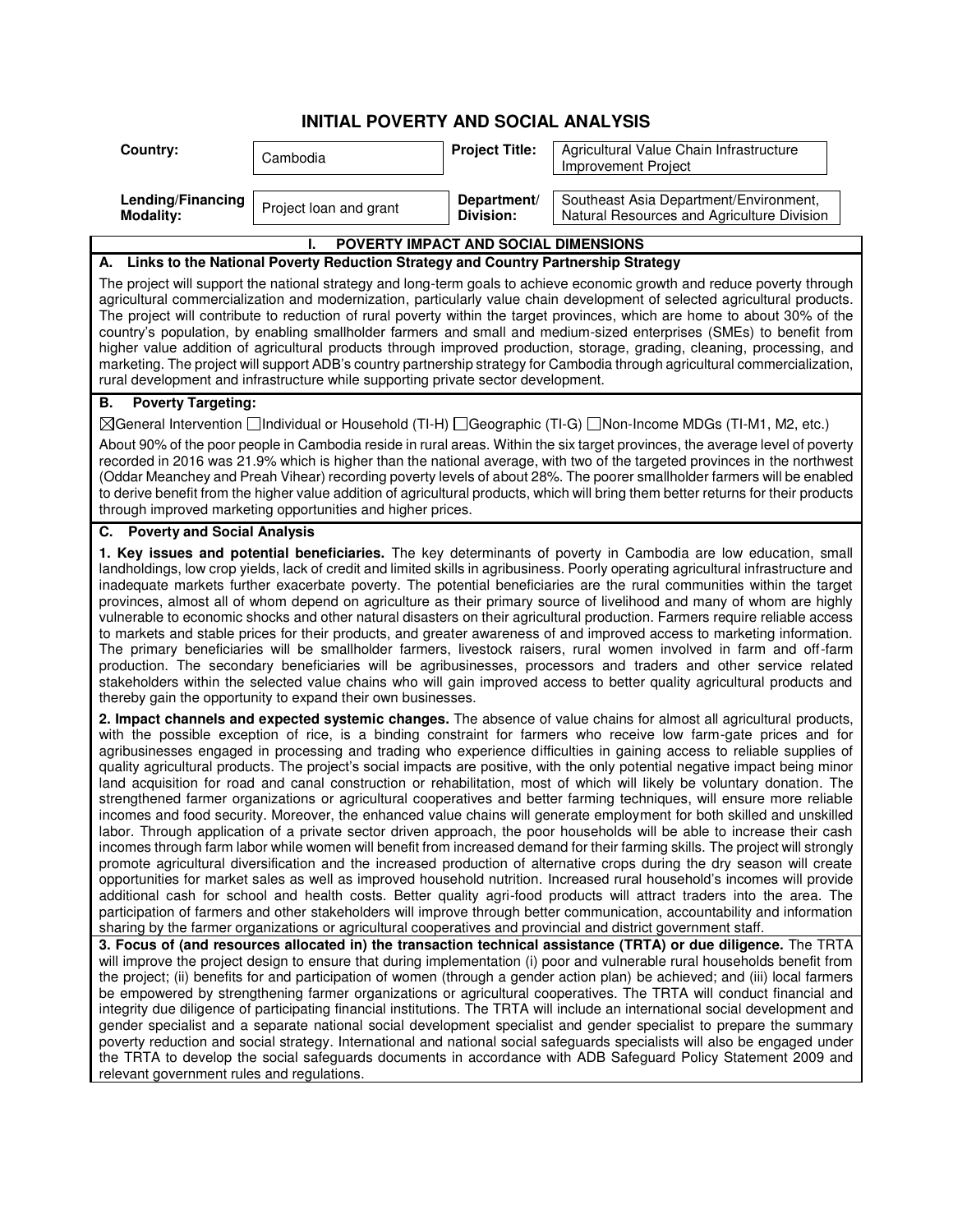| <b>GENDER AND DEVELOPMENT</b><br>Ш.                                                                                                                                                                                                                                                                                                                                                                                                                                                                                                                                                                                                                                                                                                                                                                                                                                                                                                                                                                                                                                                                                                                                                                                                                                                                                                                                                                                                                                                                                                                                                                                                                                                                                                                                                                                                                                                                                                                                                                                                                                                                                                                                                                                                                                                                                                                                                                                                                                                                                                                                                                                                                                                                                                                                                                                                                                                                                                                                                                                                           |
|-----------------------------------------------------------------------------------------------------------------------------------------------------------------------------------------------------------------------------------------------------------------------------------------------------------------------------------------------------------------------------------------------------------------------------------------------------------------------------------------------------------------------------------------------------------------------------------------------------------------------------------------------------------------------------------------------------------------------------------------------------------------------------------------------------------------------------------------------------------------------------------------------------------------------------------------------------------------------------------------------------------------------------------------------------------------------------------------------------------------------------------------------------------------------------------------------------------------------------------------------------------------------------------------------------------------------------------------------------------------------------------------------------------------------------------------------------------------------------------------------------------------------------------------------------------------------------------------------------------------------------------------------------------------------------------------------------------------------------------------------------------------------------------------------------------------------------------------------------------------------------------------------------------------------------------------------------------------------------------------------------------------------------------------------------------------------------------------------------------------------------------------------------------------------------------------------------------------------------------------------------------------------------------------------------------------------------------------------------------------------------------------------------------------------------------------------------------------------------------------------------------------------------------------------------------------------------------------------------------------------------------------------------------------------------------------------------------------------------------------------------------------------------------------------------------------------------------------------------------------------------------------------------------------------------------------------------------------------------------------------------------------------------------------------|
| 1. What are the key gender issues in the sector/subsector that are likely to be relevant to this Project?<br>In Cambodia, women play important roles in all aspects of farming, and some of them own and operate household<br>businesses; yet they are not generally included in decision making processes within civil society. Women have less access<br>to marketing information and are frequently unable to participate fully due to the lack of experience, lower levels of literacy<br>and limited mobility. Female headed households are generally the poorest, most marginalized and most vulnerable group.<br>Within the Ministry of Agriculture, Forestry and Fisheries (MAFF), as well as other line ministries, at both national and sub-<br>national levels it is rare to find women occupying senior managerial positions. The TRTA will collect data to determine<br>gender targets for training activities and develop design features to ensure that the project contributes to gender equality<br>within the value chains that are supported. It will identify gender issues specific to both production and post-harvest phases<br>of the value chains and identify the opportunities for women's participation at each stage.<br>2. Does the proposed Project or program have the potential to contribute to the promotion of gender equity and/or<br>empowerment of women by providing women's access to and use of opportunities, services, resources, assets, and<br>participation in decision making?<br>$\Box$ No Please explain.<br>$\boxtimes$ Yes<br>The project will improve the livelihoods of all those engaged at each stage within the value chains by (i) creating employment                                                                                                                                                                                                                                                                                                                                                                                                                                                                                                                                                                                                                                                                                                                                                                                                                                                                                                                                                                                                                                                                                                                                                                                                                                                                                                                              |
| opportunities for women throughout the value chains; (ii) empowering both men and women smallholder farmers and<br>increasing the sustainability of their farming systems; (iii) supporting the involvement of women in managing the affairs of<br>farmer organizations or agricultural cooperatives; and (iv) promoting women-owned and managed SMEs engaged in<br>processing and trading of agricultural products. During the TRTA a gender action plan will be prepared to ensure that<br>(i) women benefit from employment opportunities; (ii) women receive appropriate capacity development and specific roles<br>for them are identified within the value chains; and (iii) specific targets are set for minimum levels of participation by women<br>in all training activities.<br>3. Could the proposed Project have an adverse impact on women and/or girls or widen gender inequality?                                                                                                                                                                                                                                                                                                                                                                                                                                                                                                                                                                                                                                                                                                                                                                                                                                                                                                                                                                                                                                                                                                                                                                                                                                                                                                                                                                                                                                                                                                                                                                                                                                                                                                                                                                                                                                                                                                                                                                                                                                                                                                                                             |
| $\boxtimes$ No<br>$\Box$ Yes<br>4. Indicate the intended gender mainstreaming category:<br>$\Box$ GEN (gender equity)<br>$\boxtimes$ EGM (effective gender mainstreaming)<br>SGE (some gender elements)<br>$\Box$ NGE (no gender elements)<br>$\Box$                                                                                                                                                                                                                                                                                                                                                                                                                                                                                                                                                                                                                                                                                                                                                                                                                                                                                                                                                                                                                                                                                                                                                                                                                                                                                                                                                                                                                                                                                                                                                                                                                                                                                                                                                                                                                                                                                                                                                                                                                                                                                                                                                                                                                                                                                                                                                                                                                                                                                                                                                                                                                                                                                                                                                                                          |
| PARTICIPATION AND EMPOWERMENT<br>III.                                                                                                                                                                                                                                                                                                                                                                                                                                                                                                                                                                                                                                                                                                                                                                                                                                                                                                                                                                                                                                                                                                                                                                                                                                                                                                                                                                                                                                                                                                                                                                                                                                                                                                                                                                                                                                                                                                                                                                                                                                                                                                                                                                                                                                                                                                                                                                                                                                                                                                                                                                                                                                                                                                                                                                                                                                                                                                                                                                                                         |
| 1. Who are the main stakeholders of the Project, including beneficiaries and negatively affected people? Identify how they<br>will participate in the Project design.<br>The main stakeholders will be smallholder farmers, the entrepreneurs who establish and operate the SMEs engaged in<br>processing and trading of agricultural products within the selected value chains, and district and provincial agricultural<br>extension staff. Participating financial institutions will benefit from the project through increased access to finance and<br>strengthened credit underwriting and monitoring capacity to successfully cater to farmers and agribusiness needs. The<br>consumers of agri-food products will benefit from consistently better quality and safer products. During the TRTA a<br>consultative process will be used to identify the specific value chains to support and a wide cross section of local<br>stakeholders will have the opportunity to contribute their knowledge.<br>2. How can the Project contribute (in a systemic way) to engaging and empowering stakeholders and beneficiaries,<br>particularly, the poor, vulnerable and excluded groups? What issues in the Project design require participation of the poor<br>and excluded?<br>The project is concerned with establishing inclusive value chains with higher value addition for the selected agricultural<br>products which will benefit smallholder farmers. The five target provinces have an average poverty rate that exceeds the<br>national average. Smallholder farmers are among the poorest of the community and they will be engaged in the agribusiness<br>value chains to achieve maximum supply effectiveness and will catalyze the emergence and growth of competitive<br>agribusinesses. During the TRTA, vulnerable groups at risk of being excluded from benefitting from the project due to lack<br>of financial, human and/or social capital will be consulted to ensure that their needs are also reflected.<br>3. What are the key, active, and relevant civil society organizations in the Project area? What is the level of civil society<br>organization participation in the Project design?<br>$H\boxtimes$ Consultation<br>$N$ Collaboration<br>$N$ Information generation and sharing<br>$N \Box$ Partnership<br>The key groups relevant to the project are the farmer organizations or agricultural cooperatives which are all registered<br>under the MAFF Department of Cooperatives; local nongovernment organizations that are engaged in supporting improved<br>livelihoods through agricultural production enhancement; commune councils and village leaders under the decentralization<br>program of the Ministry of Interior. Business oriented nongovernment organizations and other local institutions may be<br>engaged as service providers to support the project.<br>4. Are there issues during Project design for which participation of the poor and excluded is important? What are they and |
| how shall they be addressed? $\boxtimes$ Yes<br>l I No<br>During the TRTA there will be consultations with poor and vulnerable households to identify their potential roles in the<br>project design and to ensure the removal of barriers to their participation and benefits from the project and a strategy for<br>capacity strengthening of farmer organizations and/or agricultural cooperatives will be developed.                                                                                                                                                                                                                                                                                                                                                                                                                                                                                                                                                                                                                                                                                                                                                                                                                                                                                                                                                                                                                                                                                                                                                                                                                                                                                                                                                                                                                                                                                                                                                                                                                                                                                                                                                                                                                                                                                                                                                                                                                                                                                                                                                                                                                                                                                                                                                                                                                                                                                                                                                                                                                      |